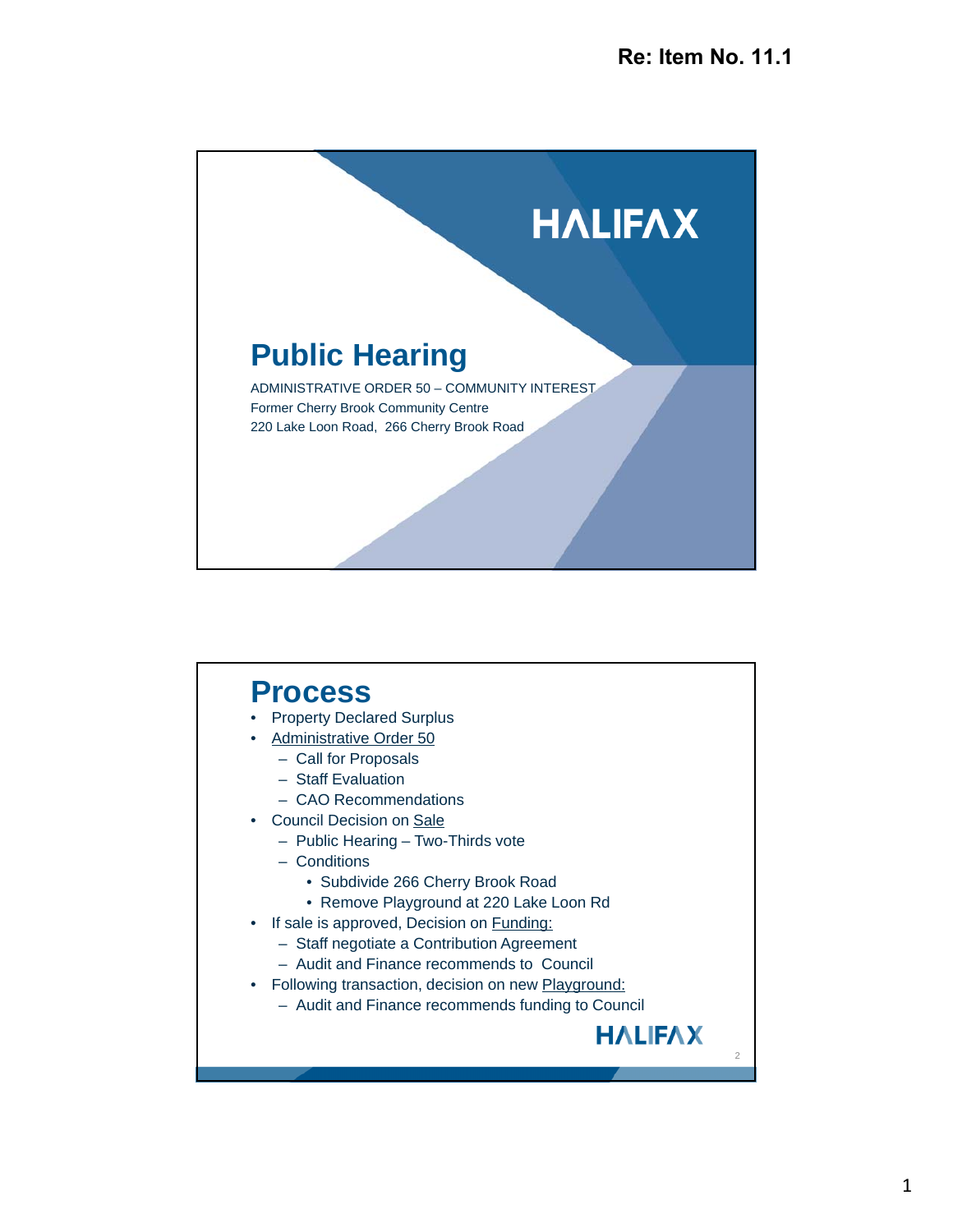

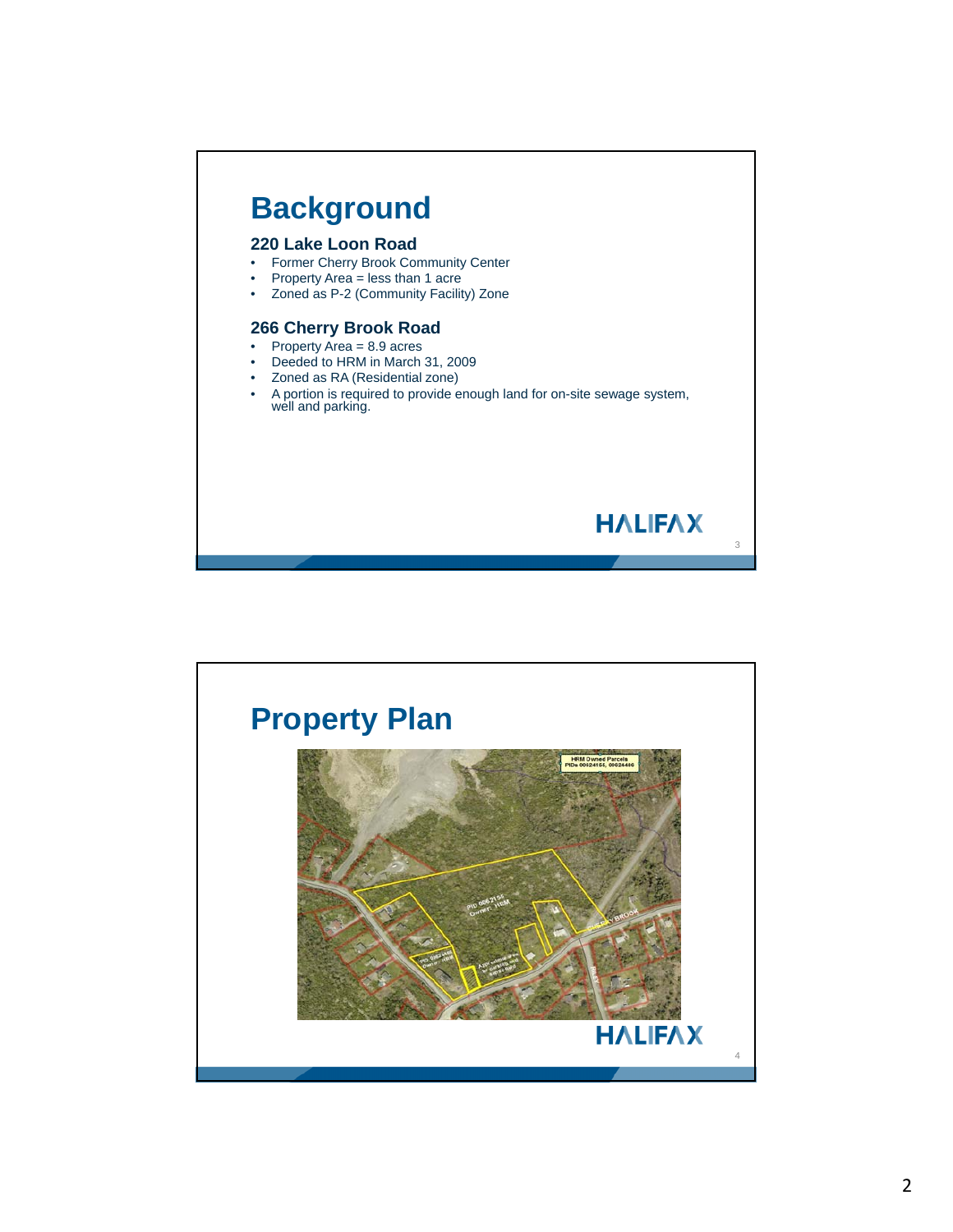

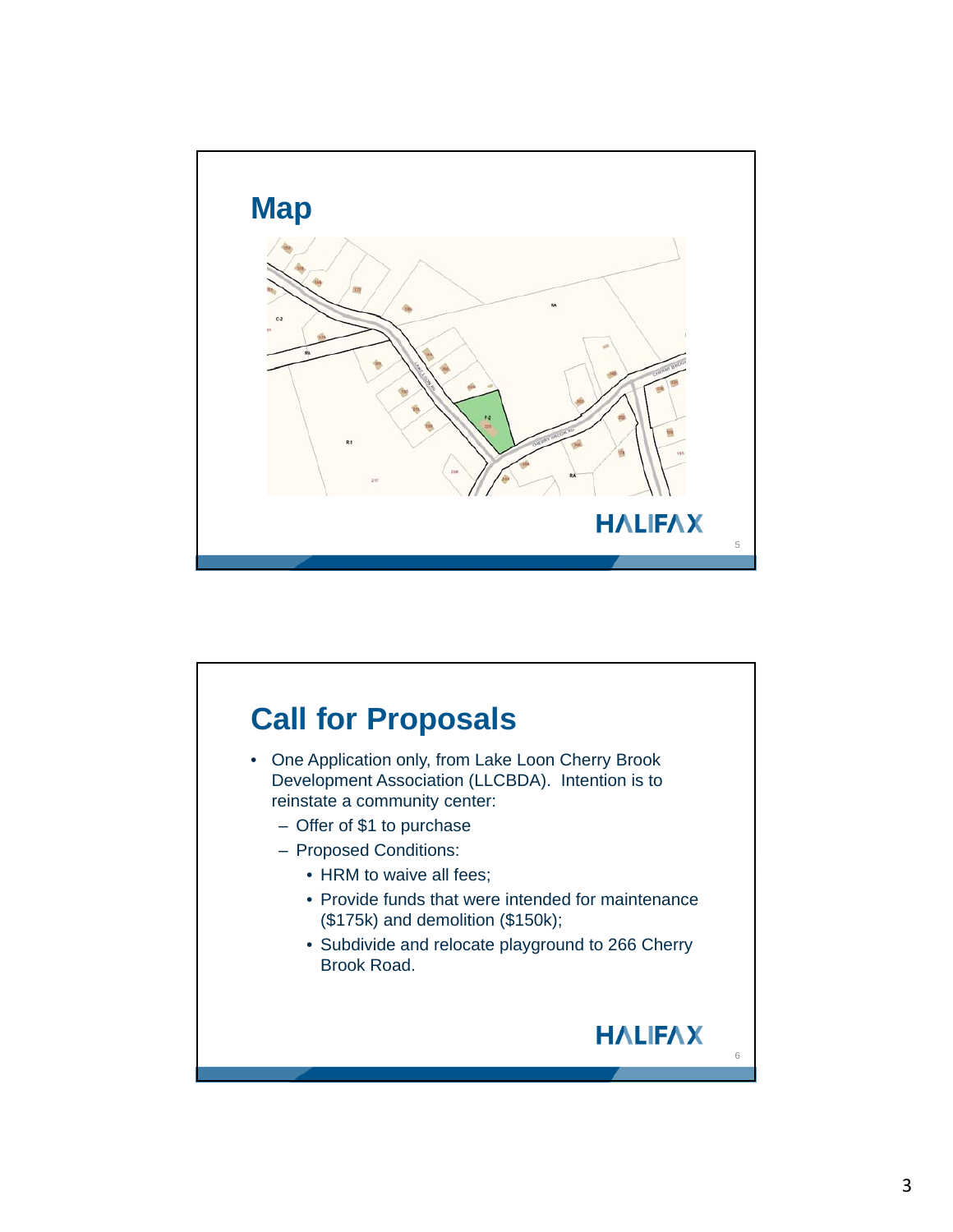## **Staff Evaluation** Required Evaluation Criteria: – met all categories for "Content Compliance" – Demonstrated "Benefit to the Municipality" – Offered "Compensation" of \$1 – "Viability" unclear as third party funding is not secured; projected revenues and repayment of financing appears problematic; negative cash flow for first five years. **HALIFAX**



7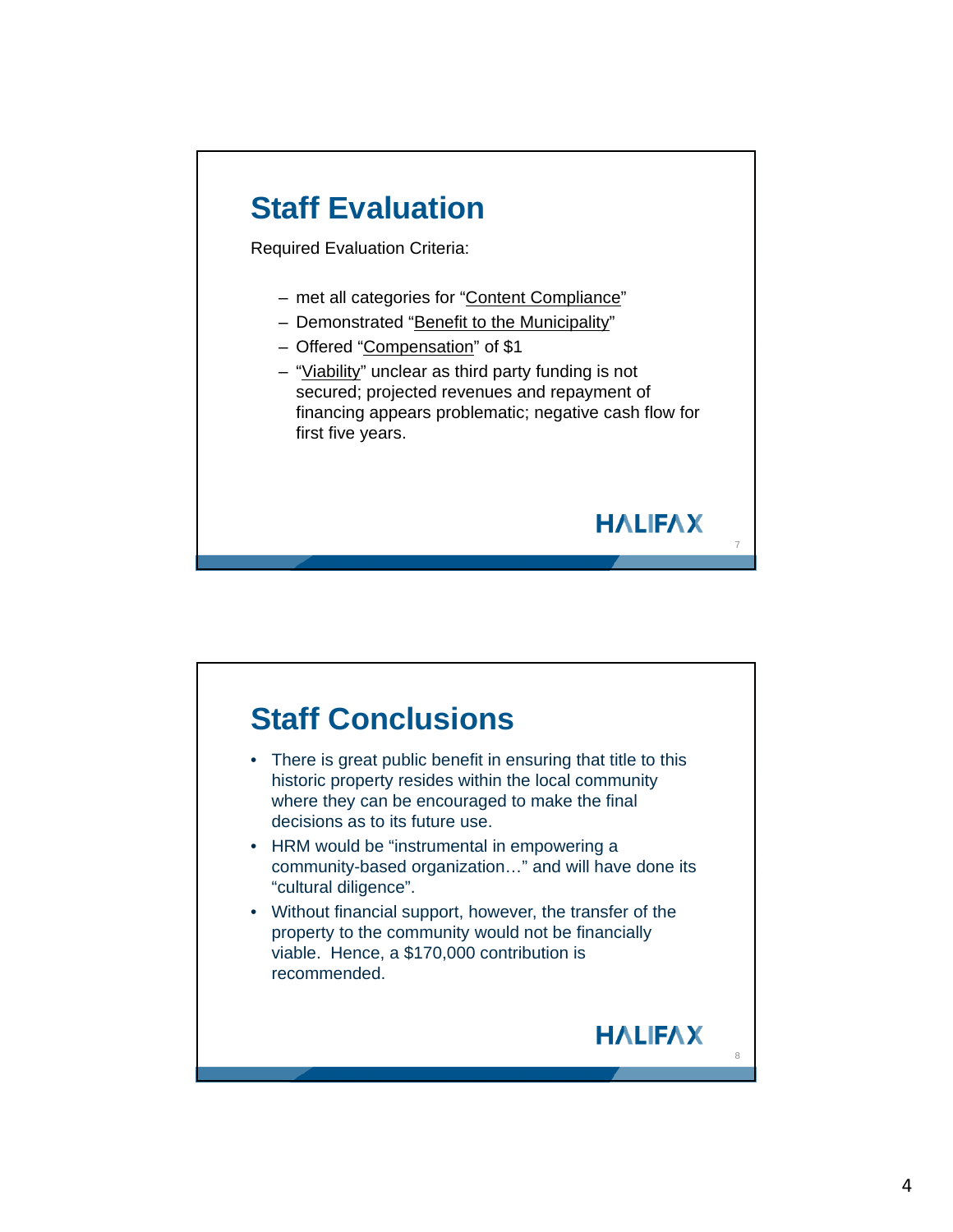## **Recommendations**

*That Halifax Regional Council approve the sale of 220 Lake Loon Road (PID #00624486) and a portion of 266 Cherry Brook Road (PID #00624155) to the Lake Loon Cherry Brook Development Association for the total proposed purchase price of \$1.00 subject to the following conditions:*

*a. complete the process for the subdivision of the portion of 266 Cherry Brook Road (PID #00624155) and consolidation to 220 Lake Loon Road (PID #00624486) to enable the parcel to meet land requirements for well, septic field and parking; and*

*b. removal of the existing playground on 220 Lake Loon Road.*

9

**HALIFAX**